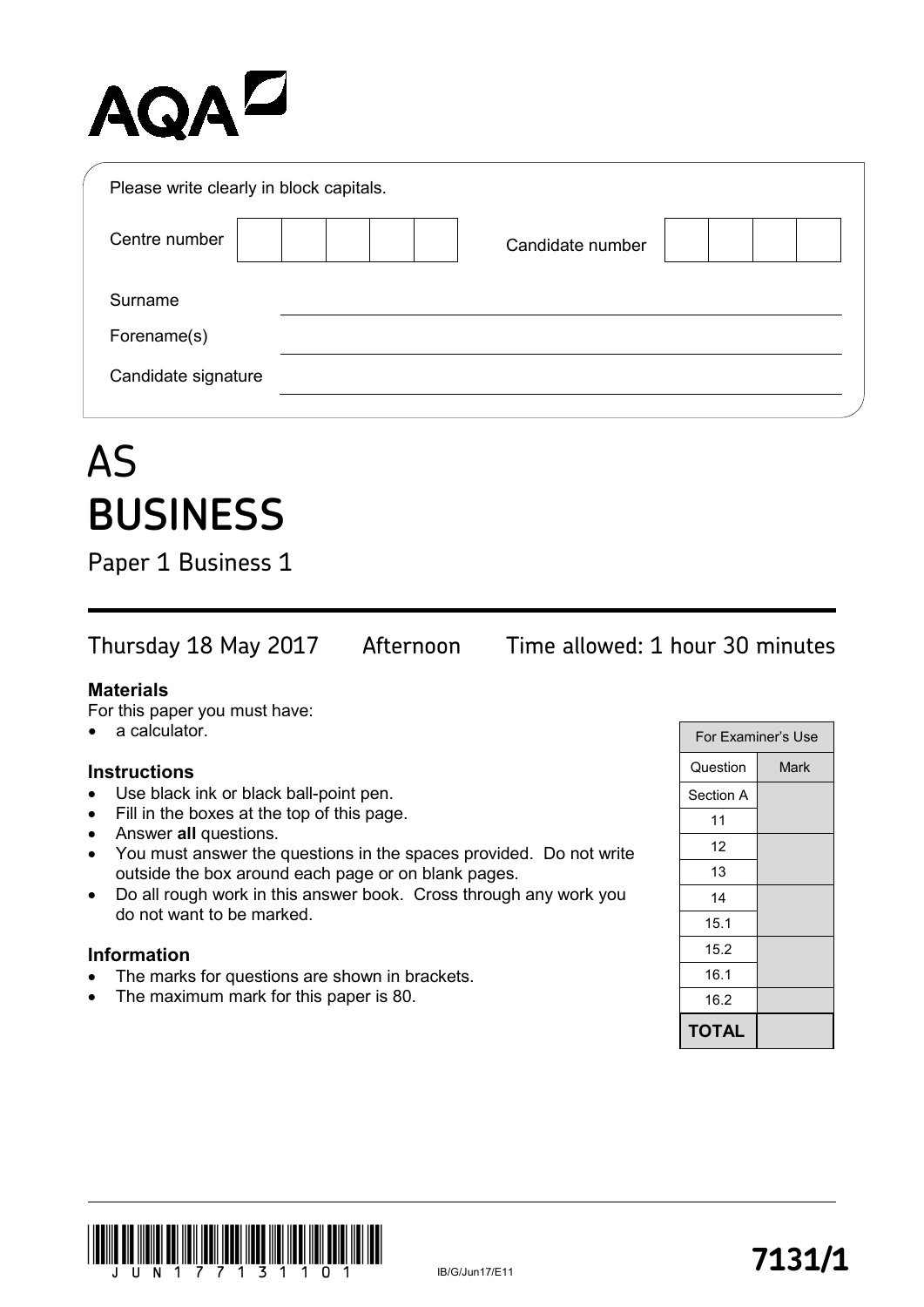| <b>Section A</b>                                                                                                           |  |  |  |  |
|----------------------------------------------------------------------------------------------------------------------------|--|--|--|--|
| Answer all questions in this section.                                                                                      |  |  |  |  |
|                                                                                                                            |  |  |  |  |
| Only one answer per question is allowed.                                                                                   |  |  |  |  |
| For each answer completely fill in the circle alongside the appropriate answer.                                            |  |  |  |  |
| $\phi$<br><b>WRONG METHODS</b><br>$\quad \  \  \, \Leftrightarrow$<br><b>CORRECT METHOD</b><br>$\infty$<br>$\odot$         |  |  |  |  |
| If you want to change your answer you must cross out your original answer as shown.                                        |  |  |  |  |
| If you wish to return to an answer previously crossed out, ring the answer you now wish to<br>select as shown.             |  |  |  |  |
| The sales revenue for a market has grown by 2% in 2016 compared with sales of<br>$\mathbf 1$<br>0<br>£670 million in 2015. |  |  |  |  |
| What is the new sales revenue for the market?                                                                              |  |  |  |  |
| A £13.4 million<br>$\circ$                                                                                                 |  |  |  |  |
| B £672.0 million<br>$\circ$                                                                                                |  |  |  |  |
| C £683.4 million<br>$\circ$                                                                                                |  |  |  |  |
| £1340.0 million<br>D.                                                                                                      |  |  |  |  |
| [1 mark]                                                                                                                   |  |  |  |  |
|                                                                                                                            |  |  |  |  |
|                                                                                                                            |  |  |  |  |
|                                                                                                                            |  |  |  |  |
|                                                                                                                            |  |  |  |  |
|                                                                                                                            |  |  |  |  |
|                                                                                                                            |  |  |  |  |
|                                                                                                                            |  |  |  |  |
|                                                                                                                            |  |  |  |  |
|                                                                                                                            |  |  |  |  |
|                                                                                                                            |  |  |  |  |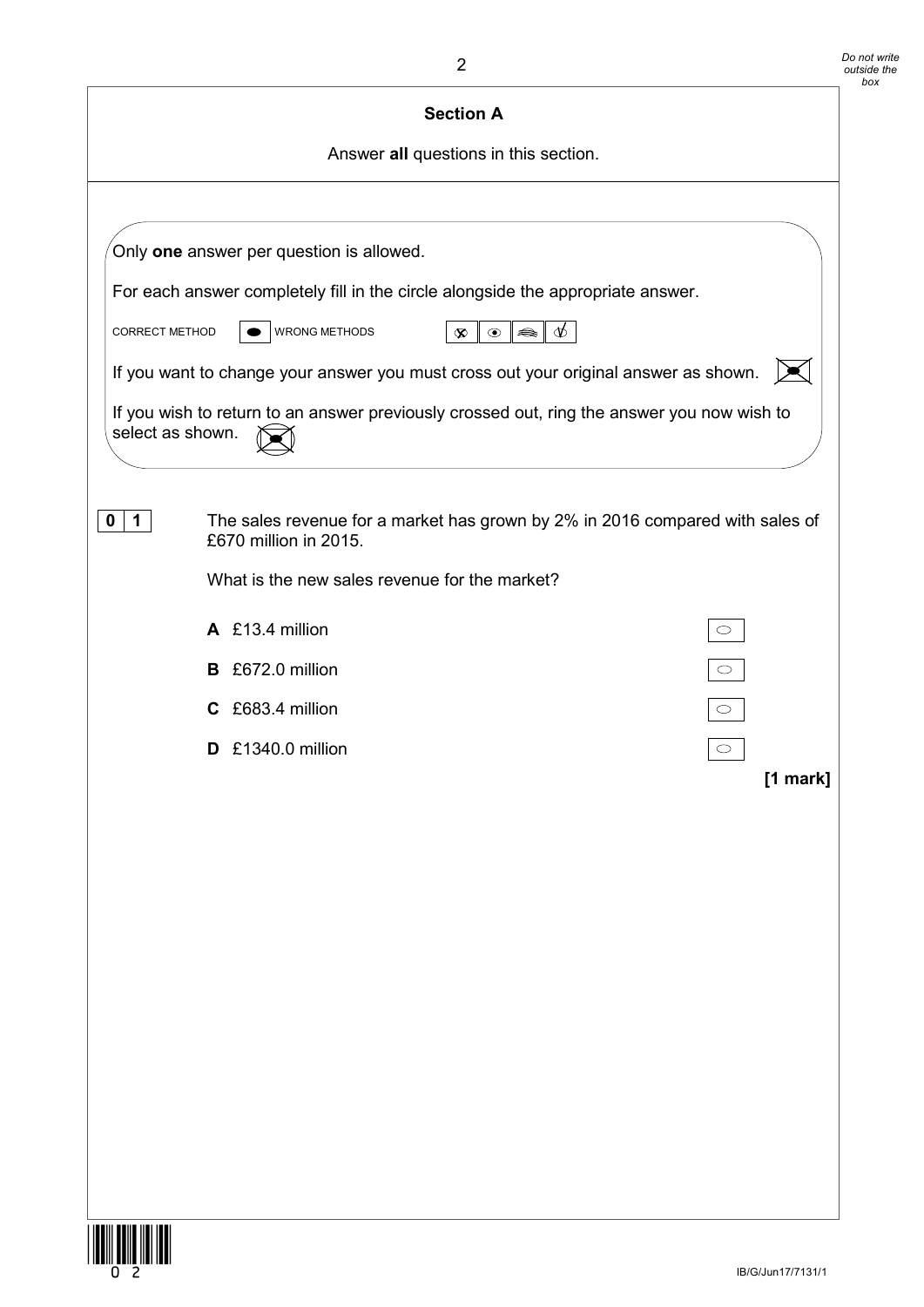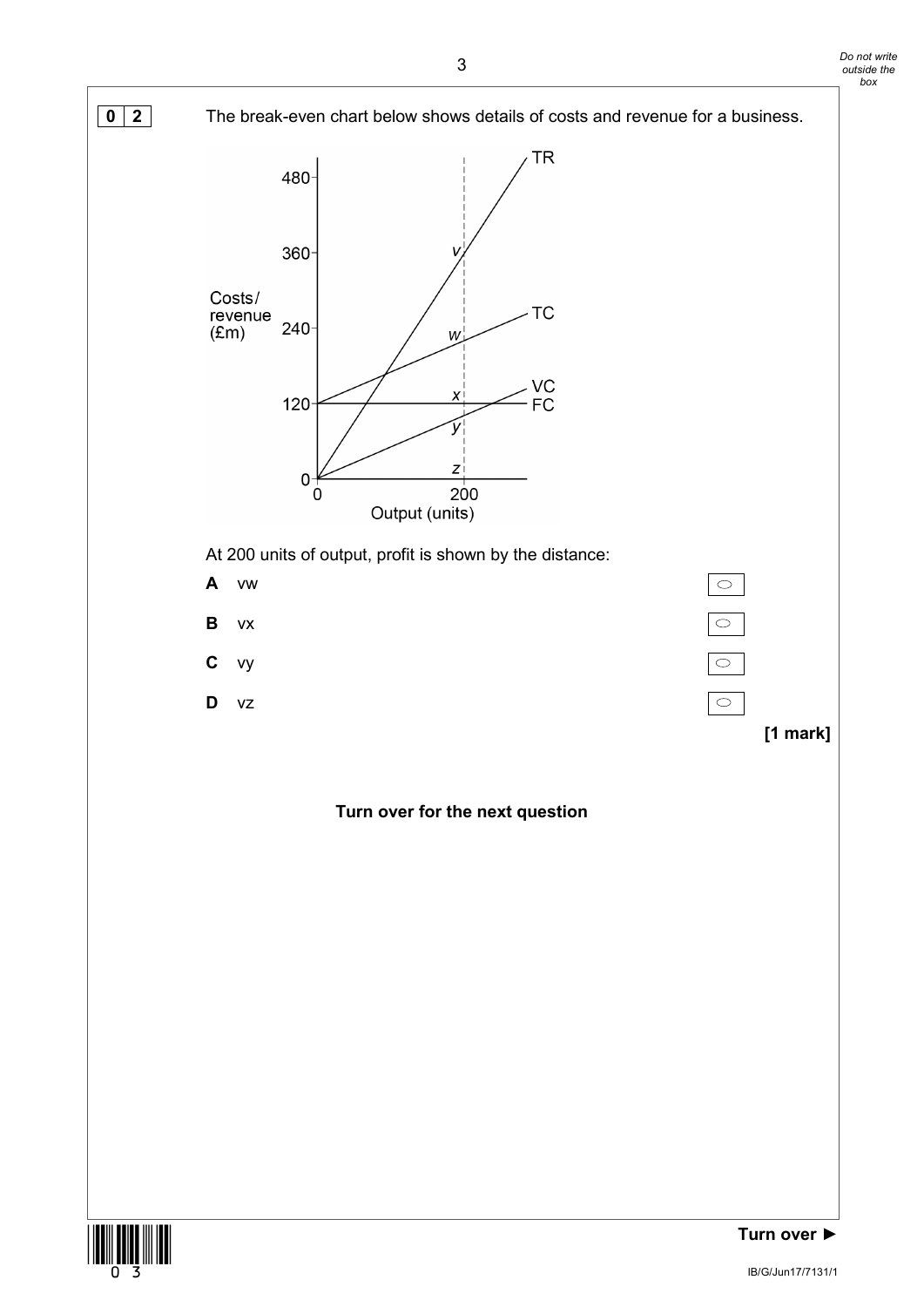

![](_page_3_Picture_1.jpeg)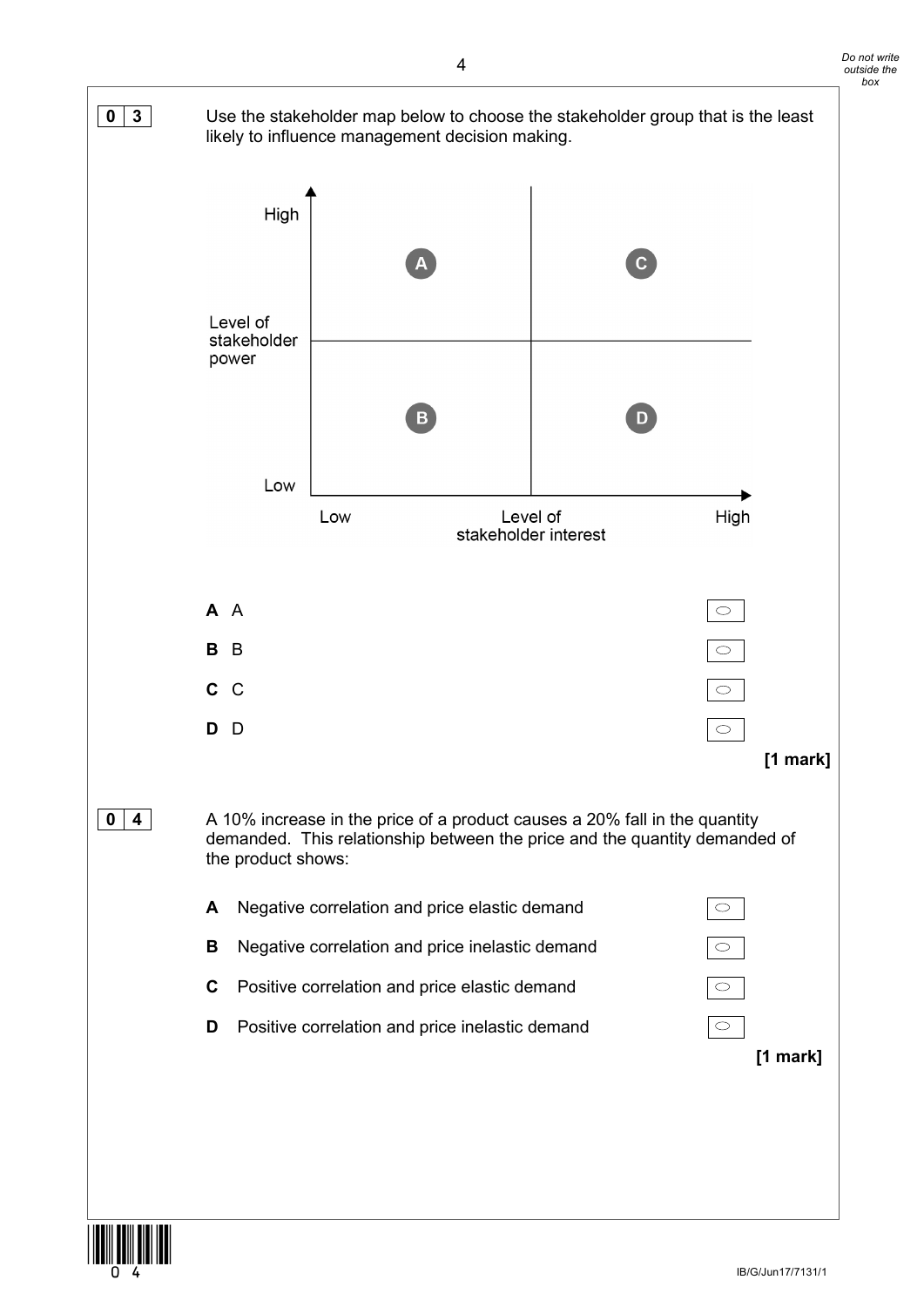![](_page_4_Figure_0.jpeg)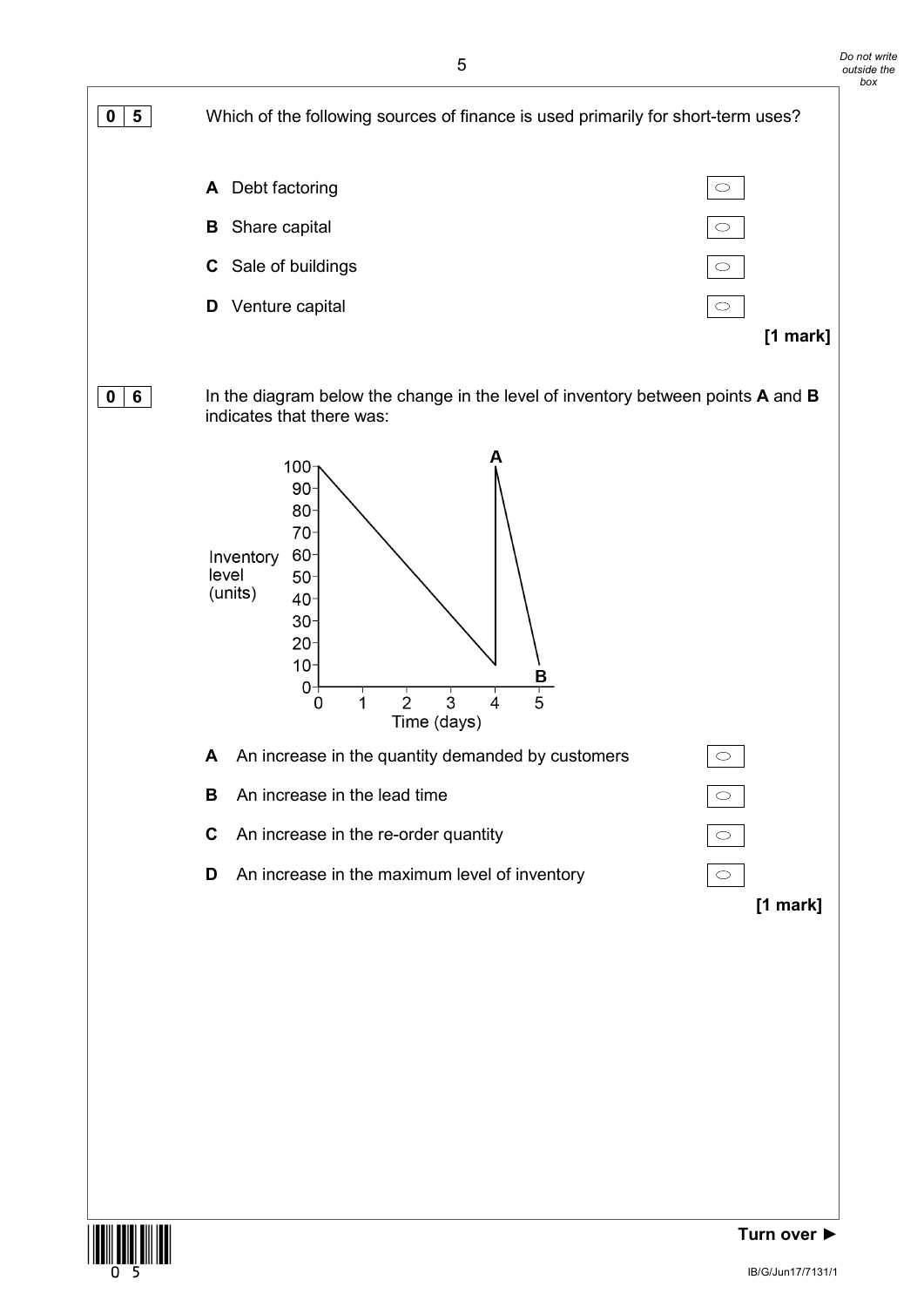| $\overline{7}$<br>0 | According to Hackman and Oldham's job characteristics model, meaningfulness<br>of work is obtained through some of the following factors.                               |                     |  |
|---------------------|-------------------------------------------------------------------------------------------------------------------------------------------------------------------------|---------------------|--|
|                     | Which of the factors does not fit in with Hackman and Oldham's model?                                                                                                   |                     |  |
|                     | <b>Financial reward</b><br>A                                                                                                                                            | $\circ$             |  |
|                     | В<br>Skill variety                                                                                                                                                      | $\circ$             |  |
|                     | $\mathbf c$<br>Task identity                                                                                                                                            | $\bigcirc$          |  |
|                     | D<br>Task significance                                                                                                                                                  | $\bigcirc$          |  |
|                     |                                                                                                                                                                         | $[1$ mark]          |  |
| 8<br>0              | The following data relates to the financial position of Whittaker plc for the<br>2015-2016 financial year.                                                              |                     |  |
|                     | Revenue: £25 750 million<br>$\bullet$<br>Dividends paid: £2 655 million<br>$\bullet$<br>Gross profit margin: 24.5%<br>$\bullet$<br>Net profit margin: 5.6%<br>$\bullet$ |                     |  |
|                     | Whittaker plc's gross profit for the 2015-2016 financial year was:                                                                                                      |                     |  |
|                     | A £1 442.00 million                                                                                                                                                     |                     |  |
|                     | B £148.68 million                                                                                                                                                       | $\circ$             |  |
|                     | £650.48 million<br>C                                                                                                                                                    |                     |  |
|                     | £6 308.75 million<br>D                                                                                                                                                  | $\circ$             |  |
|                     |                                                                                                                                                                         | [1 mark]            |  |
| 9<br>0              | Actual output for a factory in April 2017 was 35 500 units and its maximum<br>possible output was 46 500. What was its capacity utilisation?                            |                     |  |
|                     | A 73.09%                                                                                                                                                                | $\circlearrowright$ |  |
|                     | 76.34%<br>в                                                                                                                                                             | $\bigcirc$          |  |
|                     | $C$ 82.13%                                                                                                                                                              | $\circ$             |  |
|                     | 83.25%<br>D                                                                                                                                                             | $\circlearrowright$ |  |
|                     |                                                                                                                                                                         | $[1$ mark]          |  |
|                     |                                                                                                                                                                         |                     |  |
|                     |                                                                                                                                                                         |                     |  |
|                     |                                                                                                                                                                         |                     |  |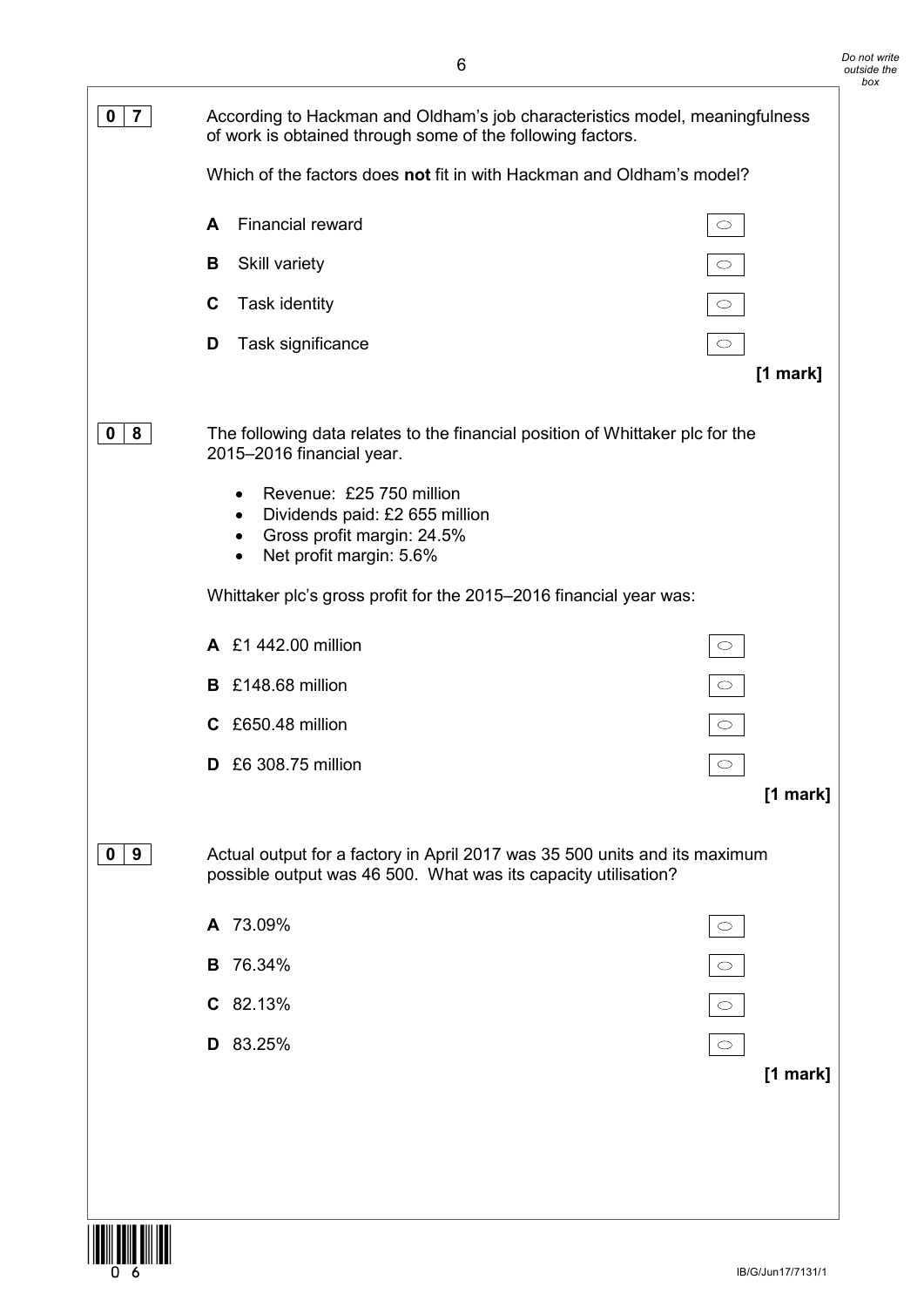|                                                                                          |         | Do not write<br>outside the<br>box |
|------------------------------------------------------------------------------------------|---------|------------------------------------|
| Which of the following statements is true?                                               |         |                                    |
| If labour productivity has increased a business must be<br>A<br>producing more output.   |         |                                    |
| If market capitalisation increases dividends must increase.<br>в.                        |         |                                    |
| Quality assurance focuses more on preventing errors than<br>C.<br>identifying them.      |         |                                    |
| Redundancy occurs when a person is moved to another job<br>D<br>within the organisation. | $\circ$ | 10                                 |
|                                                                                          | [1 mark |                                    |

#### **Turn over for Section B**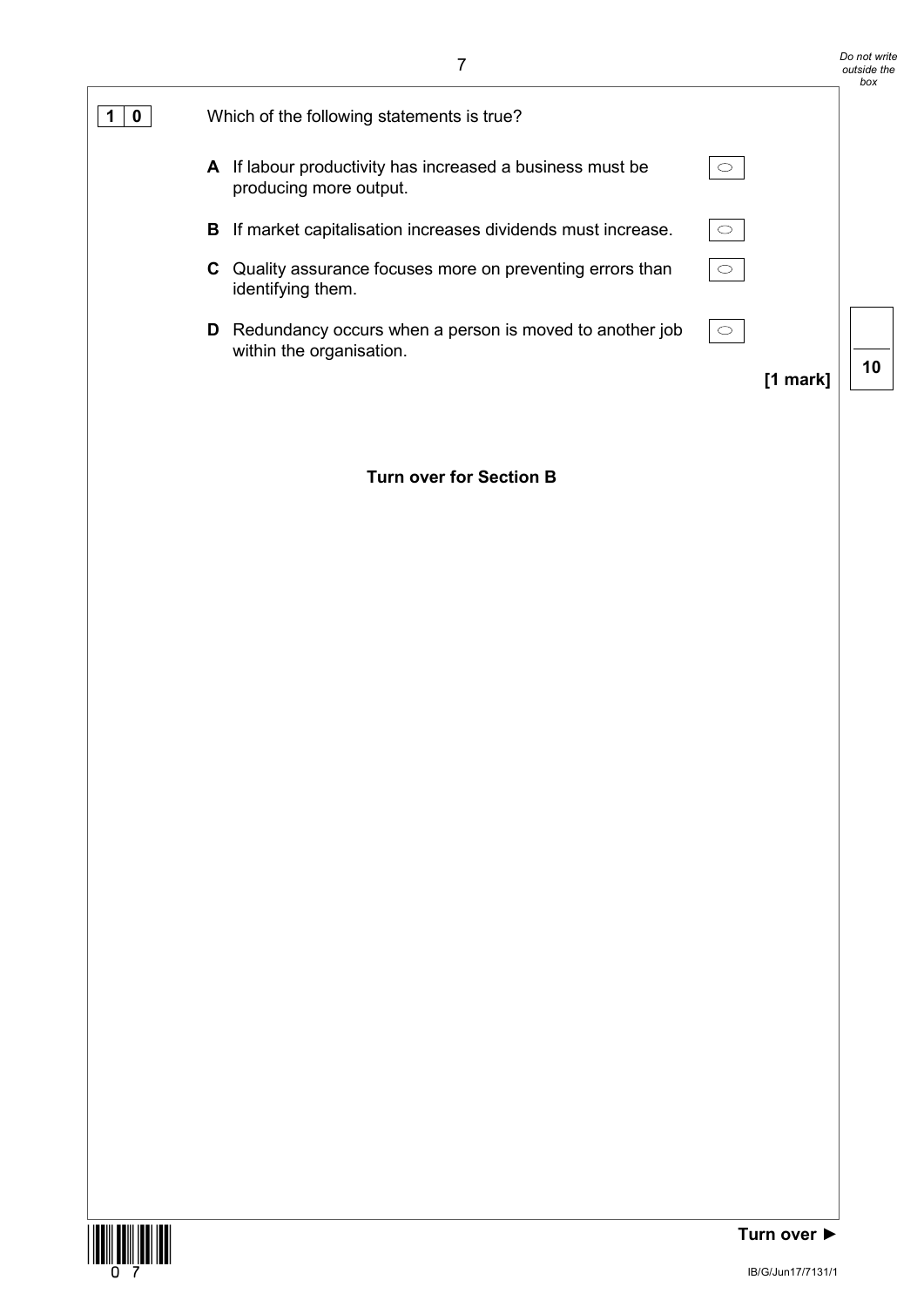# **1** 1 Calculate the operating profit variance and state whether it is adverse or favourable. **Budget (£m) Actual (£m)** Sales revenue  $\vert$  3.5  $\vert$  2.3 Cost of sales and the 1.3 and 1.2 1.2 Expenses 1.4 1.5 Operating profit/loss **[4 marks]** Operating profit variance Working \_ **Section B** Answer **all** questions in this section.

![](_page_7_Picture_2.jpeg)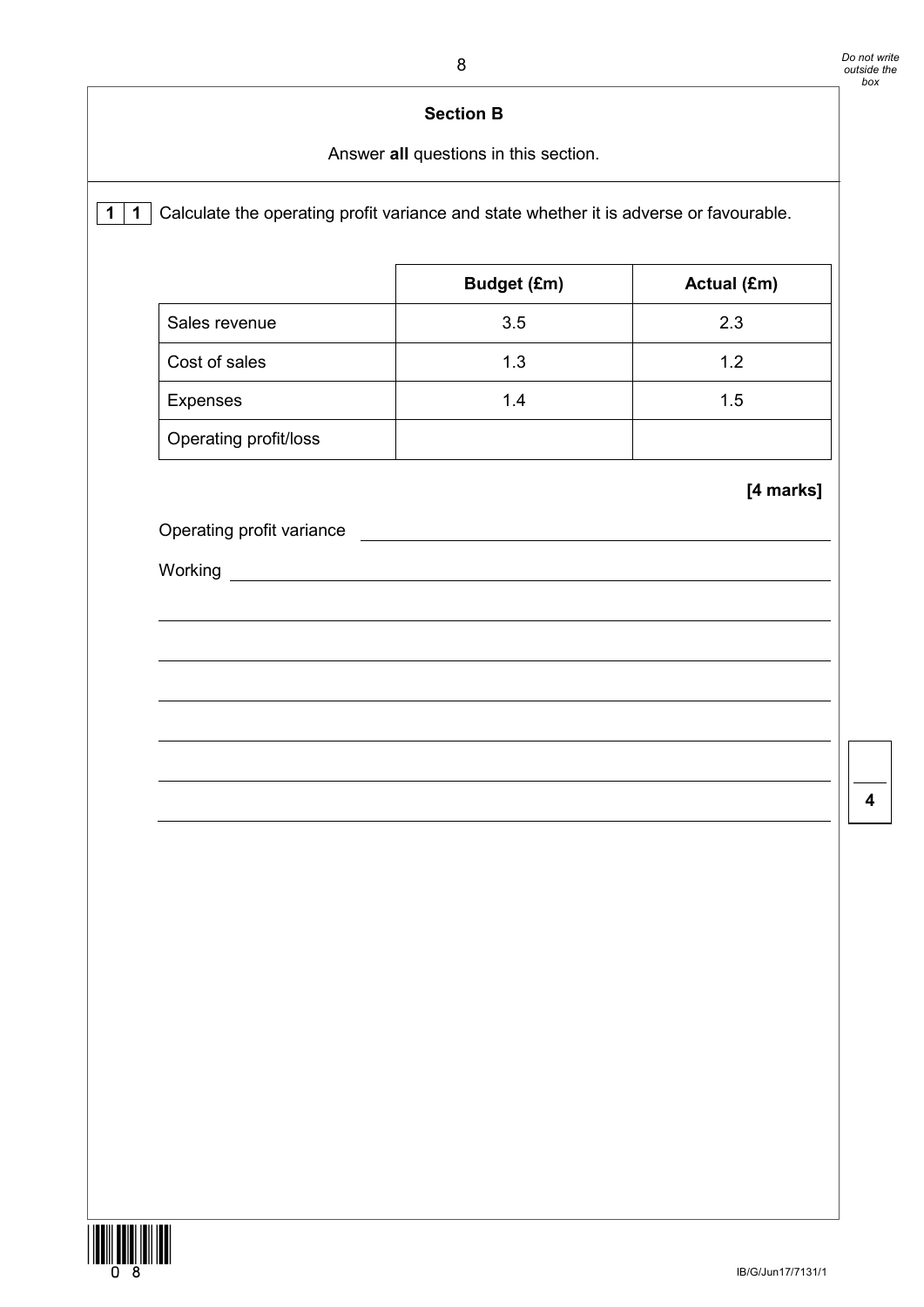| Use of authority<br>by the manager |                                     |
|------------------------------------|-------------------------------------|
|                                    |                                     |
|                                    | Area of freedom<br>for subordinates |
| $\, {\bf B}$                       | $\mathbf{A}$                        |
|                                    | [5 marks]                           |
|                                    |                                     |
|                                    |                                     |
|                                    |                                     |
|                                    |                                     |
|                                    |                                     |
|                                    |                                     |
|                                    |                                     |
|                                    |                                     |
|                                    |                                     |
|                                    |                                     |
|                                    |                                     |
|                                    |                                     |
| Extra space                        |                                     |
|                                    |                                     |
|                                    |                                     |
|                                    |                                     |
|                                    |                                     |
|                                    |                                     |
|                                    |                                     |
|                                    |                                     |
|                                    |                                     |
|                                    |                                     |
|                                    |                                     |
|                                    |                                     |
|                                    |                                     |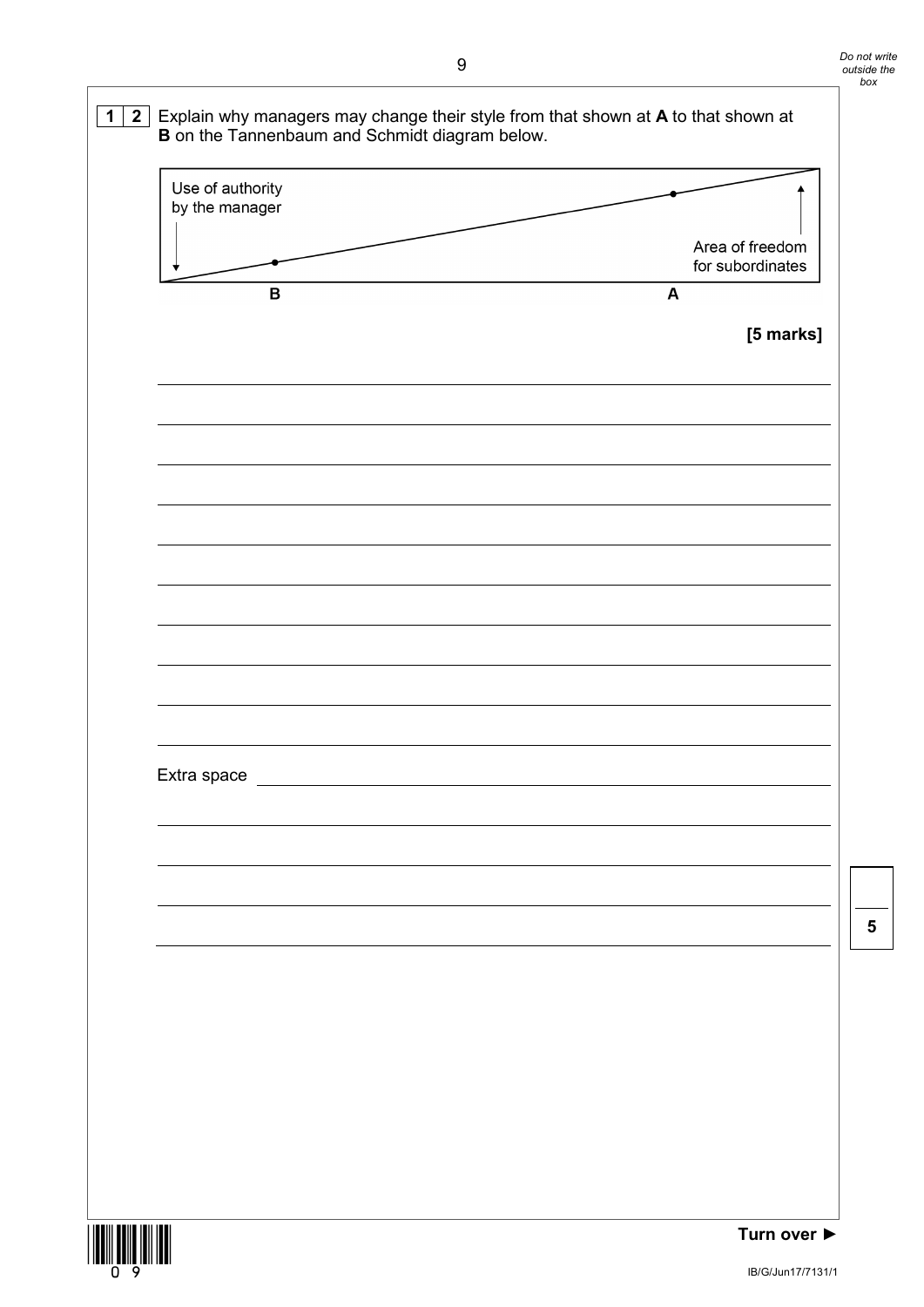| 3 <sup>1</sup><br>$\mathbf 1$ | Explain the value to a start-up business of using primary marketing research.     | [5 marks] |
|-------------------------------|-----------------------------------------------------------------------------------|-----------|
|                               |                                                                                   |           |
|                               |                                                                                   |           |
|                               |                                                                                   |           |
|                               |                                                                                   |           |
|                               |                                                                                   |           |
|                               | Extra space<br><u> 1989 - Johann Barbara, martxa amerikan personal (h. 1989).</u> |           |
|                               |                                                                                   |           |
|                               |                                                                                   |           |
|                               |                                                                                   |           |
|                               |                                                                                   |           |
|                               |                                                                                   |           |
|                               |                                                                                   |           |
|                               |                                                                                   |           |
|                               |                                                                                   |           |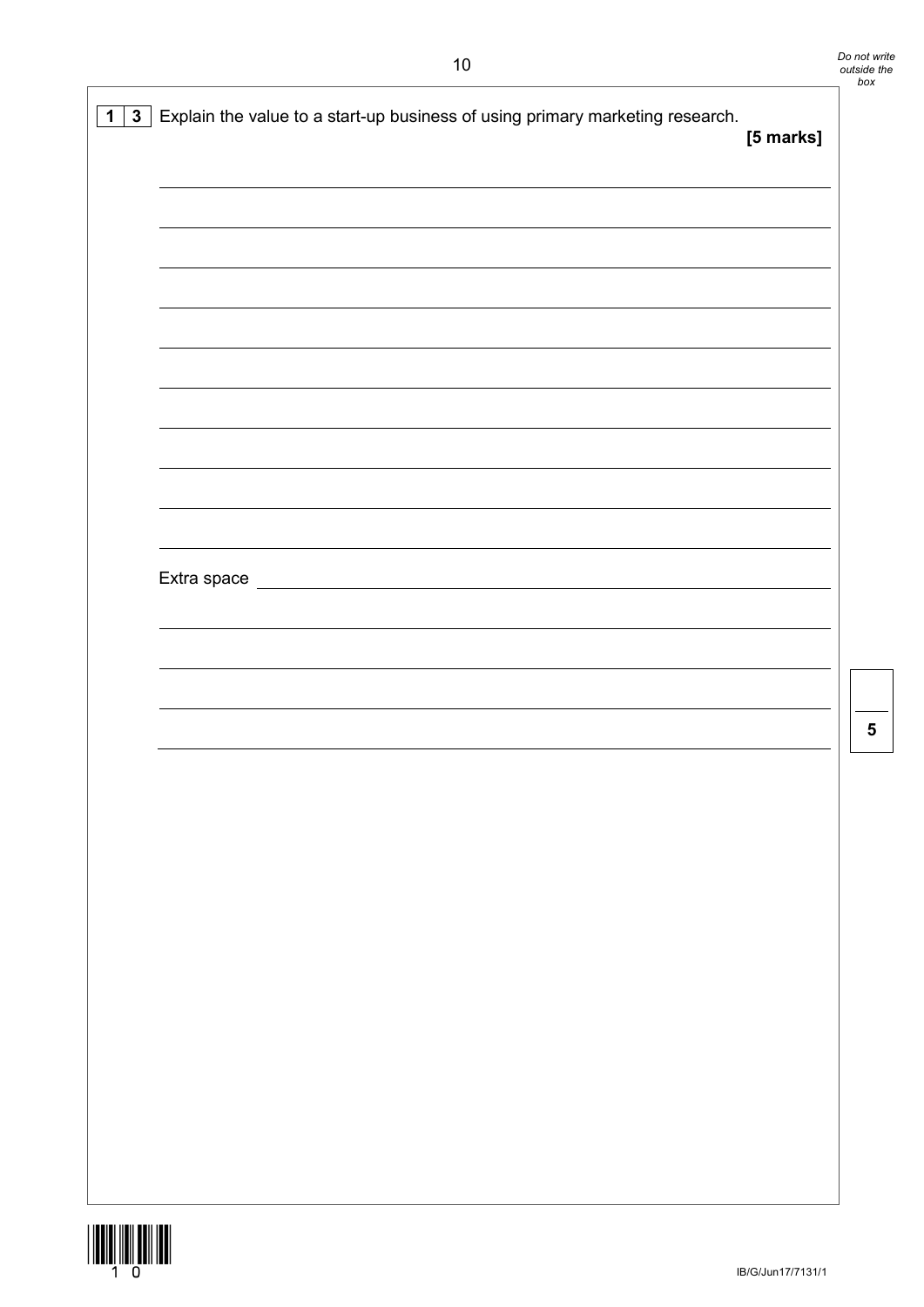| 4 <br>$\mathbf 1$ | Analyse one way in which having seasonal patterns of demand may affect the<br>operational decisions of a business.                  |           |
|-------------------|-------------------------------------------------------------------------------------------------------------------------------------|-----------|
|                   |                                                                                                                                     | [6 marks] |
|                   |                                                                                                                                     |           |
|                   |                                                                                                                                     |           |
|                   |                                                                                                                                     |           |
|                   |                                                                                                                                     |           |
|                   |                                                                                                                                     |           |
|                   |                                                                                                                                     |           |
|                   |                                                                                                                                     |           |
|                   |                                                                                                                                     |           |
|                   |                                                                                                                                     |           |
|                   |                                                                                                                                     |           |
|                   |                                                                                                                                     |           |
|                   |                                                                                                                                     |           |
|                   | Extra space<br><u> 1980 - Johann Barn, mars ar breithinn ar chuid ann an t-Alban ann an t-Alban ann an t-Alban ann an t-Alban a</u> |           |
|                   |                                                                                                                                     |           |
|                   |                                                                                                                                     |           |
|                   |                                                                                                                                     |           |
|                   |                                                                                                                                     |           |
|                   |                                                                                                                                     |           |
|                   |                                                                                                                                     |           |
|                   |                                                                                                                                     |           |
|                   | <b>Turn over for Section C</b>                                                                                                      |           |
|                   |                                                                                                                                     |           |
|                   |                                                                                                                                     |           |
|                   |                                                                                                                                     |           |
|                   |                                                                                                                                     |           |
|                   |                                                                                                                                     |           |
|                   |                                                                                                                                     |           |

![](_page_10_Picture_2.jpeg)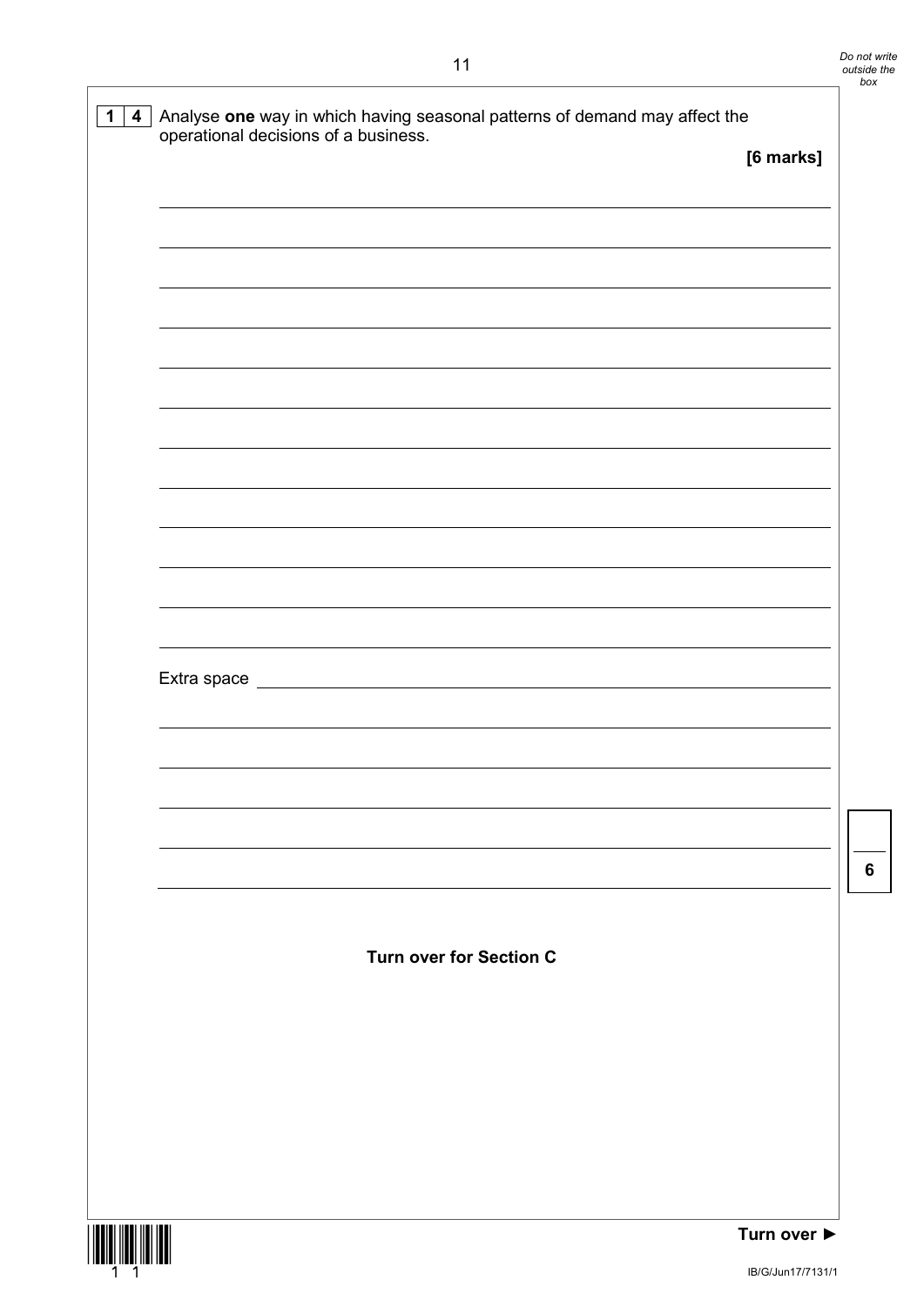#### **Section C**

Answer **all** questions in this section.

| 5<br>1 | <b>AdventureCamp</b>                                                                                                                                                                                                                                                                                                                                                                                                                                                                                                                                                |                 |  |  |  |
|--------|---------------------------------------------------------------------------------------------------------------------------------------------------------------------------------------------------------------------------------------------------------------------------------------------------------------------------------------------------------------------------------------------------------------------------------------------------------------------------------------------------------------------------------------------------------------------|-----------------|--|--|--|
|        | In 2015 Sam Turner decided to leave the army and set up his own business. He had<br>always enjoyed being a risk taker. He spent nearly a year establishing<br>AdventureCamp Ltd (AC Ltd) just outside London. At the camp Sam runs outdoor<br>activities for adults such as zip wire and rope climbing challenges; it includes a café<br>area. Sam is very 'hands on' and enjoys managing every aspect of the business.<br>However, he has found it harder than he imagined negotiating with suppliers and<br>banks; perhaps because the business is new and small. |                 |  |  |  |
|        | Sam targets business customers who use his camp for team-building events.<br>Sam designs specific activities for each business based around his specialist army<br>training. He has offered very favourable trade credit terms and, in this first year, big<br>discounts where necessary to win bookings. He believes that once organisations<br>have used his services he will win their repeat business and their brand loyalty.<br>He is well aware there are many other team-building companies that businesses<br>could use.                                   |                 |  |  |  |
|        | For his first year Sam set two financial targets: to break even and to keep his short-<br>term borrowings from the bank under £25 000. His mission is to create a number of<br>AdventureCamps across the UK in the next few years.                                                                                                                                                                                                                                                                                                                                  |                 |  |  |  |
|        | Sam is now considering two options. He does not have the time to do both.                                                                                                                                                                                                                                                                                                                                                                                                                                                                                           |                 |  |  |  |
|        | <b>Option 1:</b> Adding new facilities to the existing camp to provide some activities that<br>are usable when the weather is bad. Sam has had to cancel bookings at the very<br>last minute because of health and safety issues when there are high winds or heavy<br>rain. This has led to complaints.                                                                                                                                                                                                                                                            |                 |  |  |  |
|        | <b>Option 2:</b> Opening a brand new and much larger camp in Scotland with the aim of<br>targeting families wanting outdoor activities (eg for birthday parties). A friend has<br>told Sam of some land that is available near Edinburgh and, having asked a few<br>local families, she thinks there is potential. She has put together some financial<br>estimates based on this. Sam is very excited at the idea of a second camp.<br>Table 1: Financial extracts for AC Ltd on 31 December 2016                                                                  |                 |  |  |  |
|        |                                                                                                                                                                                                                                                                                                                                                                                                                                                                                                                                                                     |                 |  |  |  |
|        | Item<br>Receivables                                                                                                                                                                                                                                                                                                                                                                                                                                                                                                                                                 | Data<br>90 days |  |  |  |
|        | Payables                                                                                                                                                                                                                                                                                                                                                                                                                                                                                                                                                            | 21 days         |  |  |  |
|        | Overdraft                                                                                                                                                                                                                                                                                                                                                                                                                                                                                                                                                           | £35 000         |  |  |  |
|        | Debt                                                                                                                                                                                                                                                                                                                                                                                                                                                                                                                                                                | £100 000        |  |  |  |
|        | Total long-term funds invested in the business<br>(including debt)                                                                                                                                                                                                                                                                                                                                                                                                                                                                                                  | £150 000        |  |  |  |
|        | Average contribution per customer in 2016                                                                                                                                                                                                                                                                                                                                                                                                                                                                                                                           | £25             |  |  |  |
|        | Total number of customers in 2016                                                                                                                                                                                                                                                                                                                                                                                                                                                                                                                                   | 8000            |  |  |  |
|        | Fixed costs in 2016                                                                                                                                                                                                                                                                                                                                                                                                                                                                                                                                                 | £207 000        |  |  |  |
|        | 5.5%<br>Interest rates on existing loan                                                                                                                                                                                                                                                                                                                                                                                                                                                                                                                             |                 |  |  |  |

![](_page_11_Picture_4.jpeg)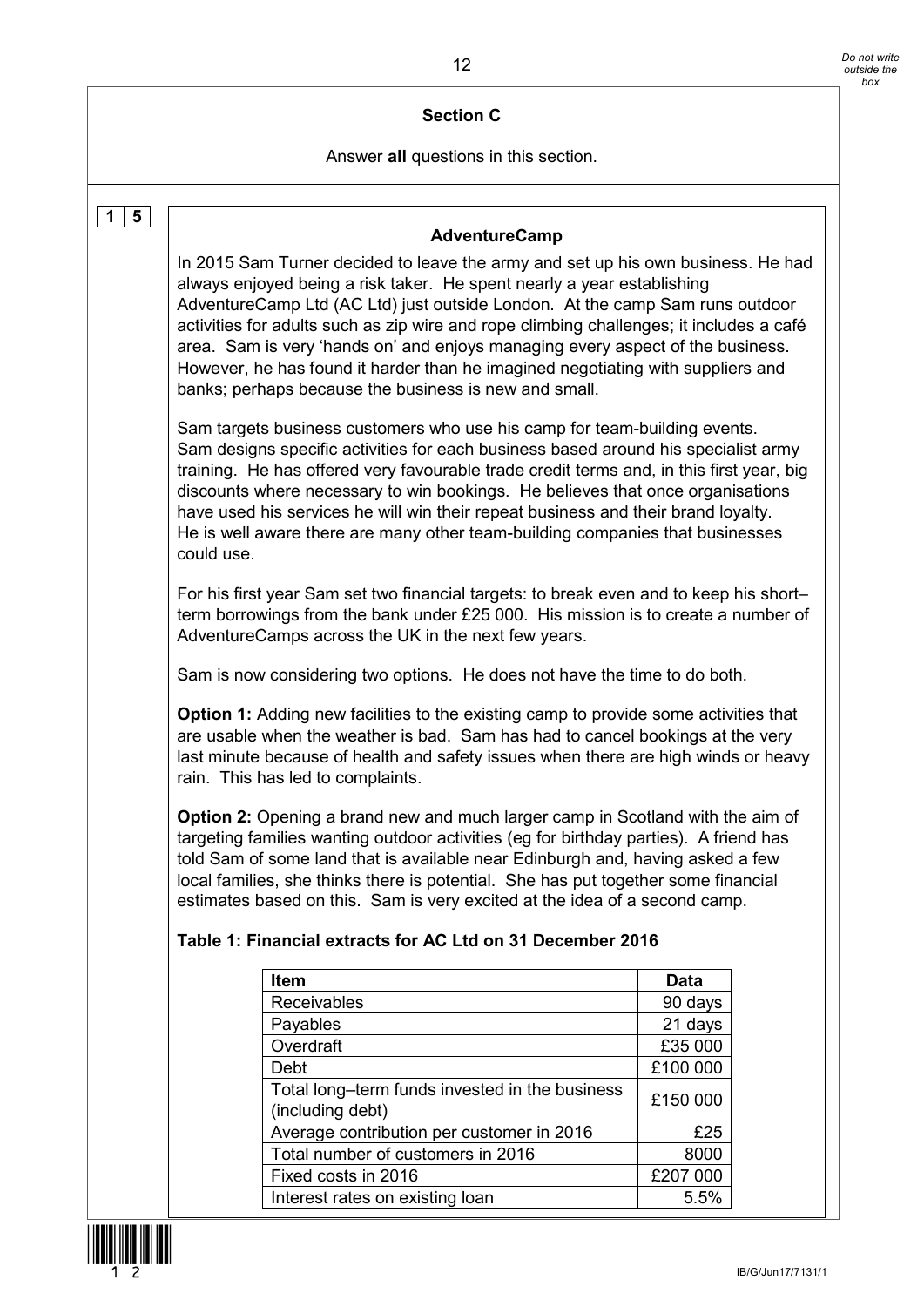*Do not write outside the box*

![](_page_12_Figure_1.jpeg)

#### **Question 15 continues on the next page**

![](_page_12_Picture_3.jpeg)

**Turn over ►**

IB/G/Jun17/7131/1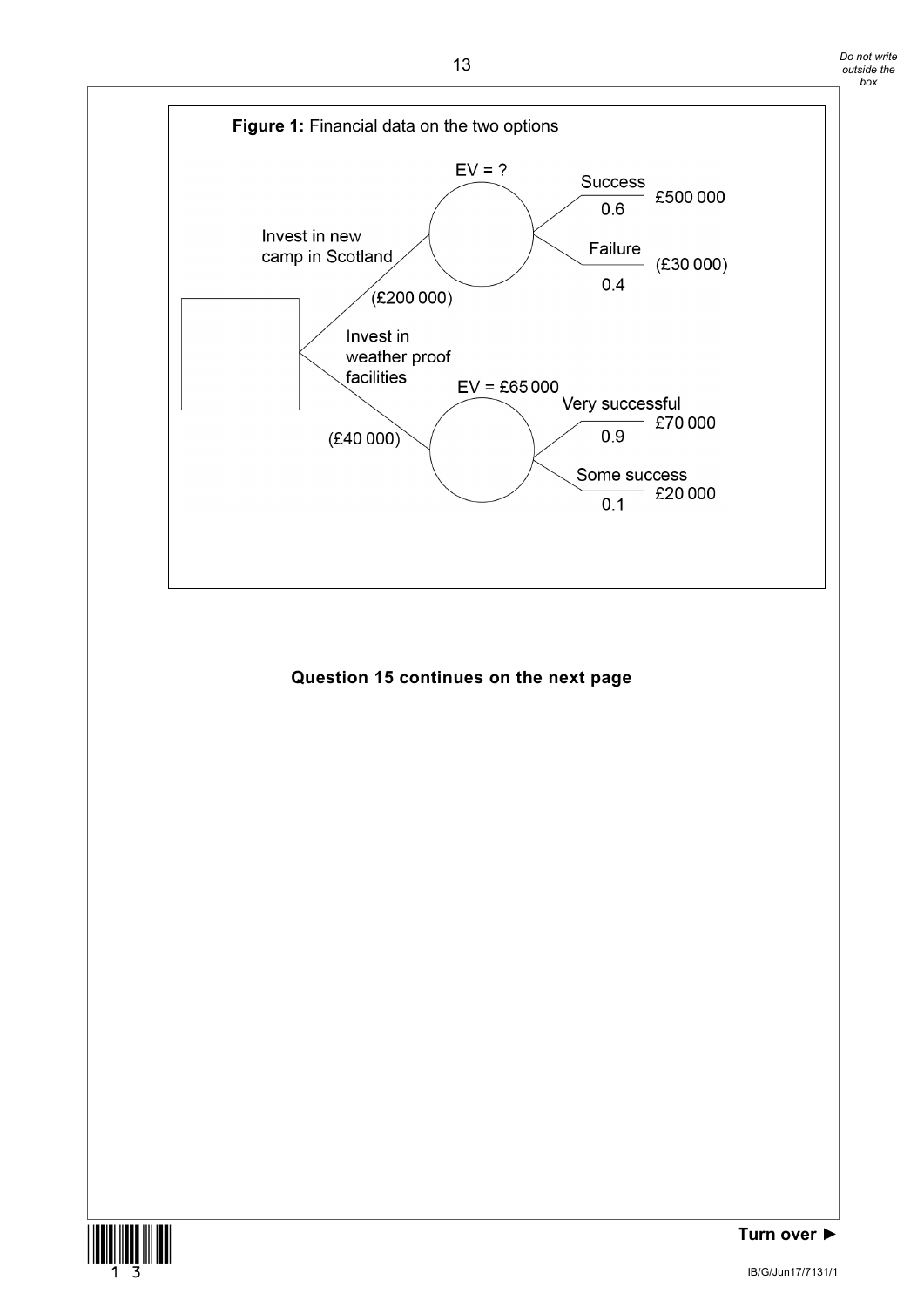| $5\overline{)}$<br>1<br>1 | Use Table 1 to analyse the weaknesses of AC Ltd's financial position on<br>31 December 2016. |           |
|---------------------------|----------------------------------------------------------------------------------------------|-----------|
|                           |                                                                                              | [9 marks] |
|                           |                                                                                              |           |
|                           |                                                                                              |           |
|                           |                                                                                              |           |
|                           |                                                                                              |           |
|                           |                                                                                              |           |
|                           |                                                                                              |           |
|                           |                                                                                              |           |
|                           |                                                                                              |           |
|                           |                                                                                              |           |
|                           |                                                                                              |           |
|                           |                                                                                              |           |
|                           |                                                                                              |           |
|                           |                                                                                              |           |
|                           |                                                                                              |           |
|                           |                                                                                              |           |
|                           |                                                                                              |           |
|                           |                                                                                              |           |
|                           |                                                                                              |           |
|                           |                                                                                              |           |
|                           |                                                                                              |           |
|                           |                                                                                              |           |
|                           |                                                                                              |           |

![](_page_13_Picture_2.jpeg)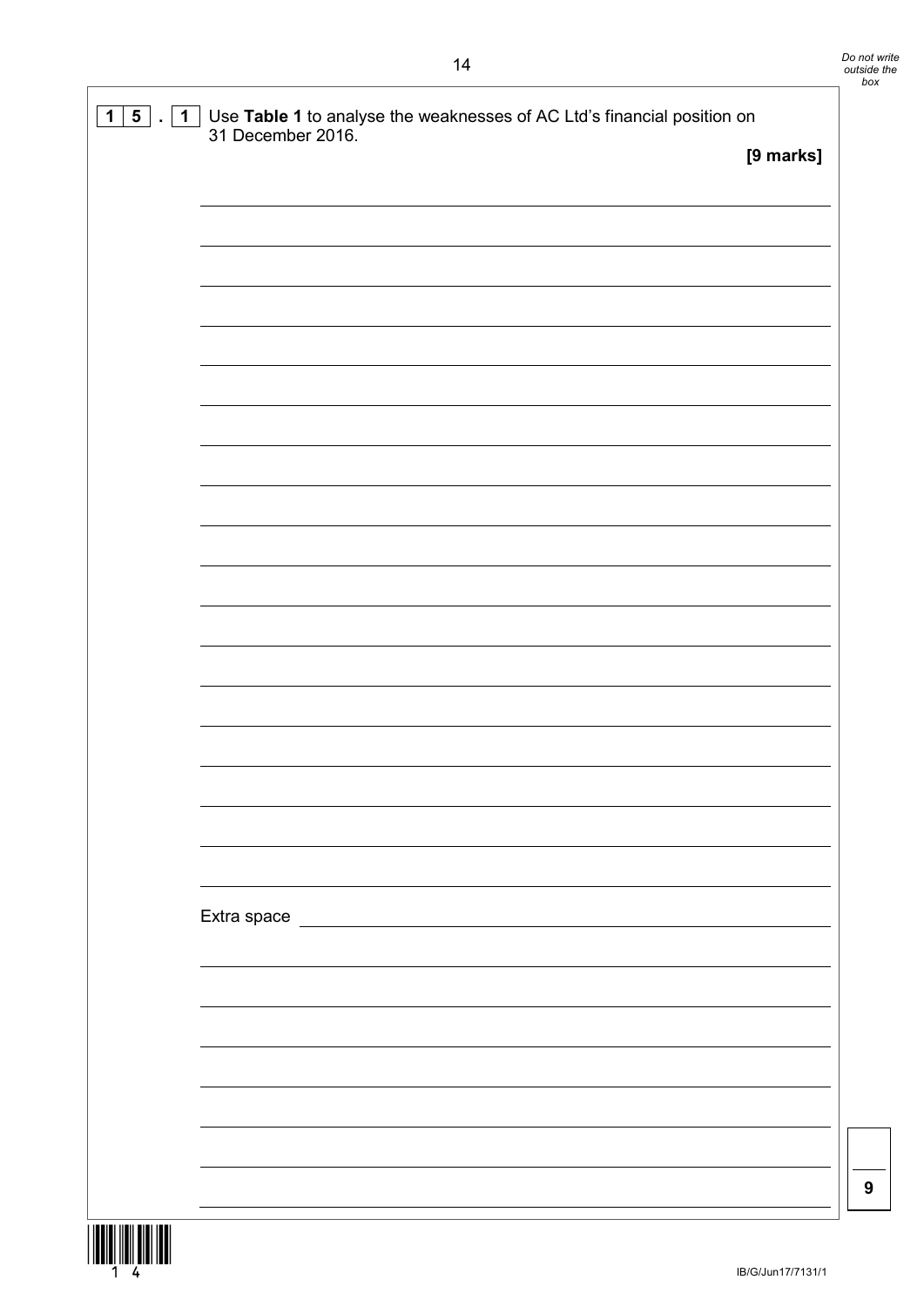![](_page_14_Picture_1.jpeg)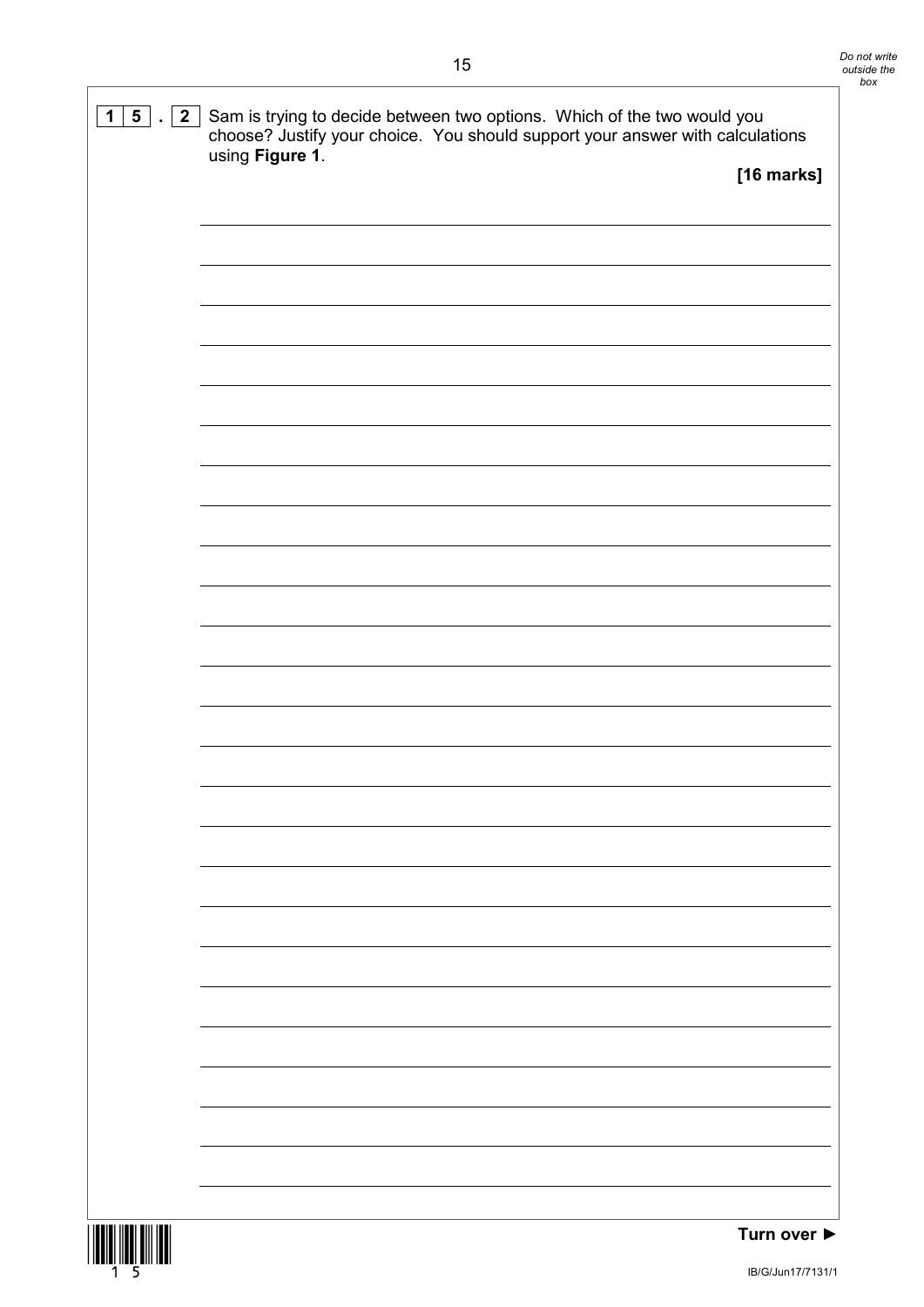| Extra space |  |  |
|-------------|--|--|
|             |  |  |
|             |  |  |
|             |  |  |
|             |  |  |
|             |  |  |
|             |  |  |
|             |  |  |
|             |  |  |
|             |  |  |
|             |  |  |
|             |  |  |
|             |  |  |
|             |  |  |
|             |  |  |
|             |  |  |
|             |  |  |
|             |  |  |
|             |  |  |
|             |  |  |
|             |  |  |
|             |  |  |
|             |  |  |
|             |  |  |
|             |  |  |
|             |  |  |
|             |  |  |
|             |  |  |
|             |  |  |
|             |  |  |
|             |  |  |
|             |  |  |
|             |  |  |
|             |  |  |
|             |  |  |
|             |  |  |
|             |  |  |
|             |  |  |
|             |  |  |
|             |  |  |
|             |  |  |
|             |  |  |
|             |  |  |
|             |  |  |
|             |  |  |
|             |  |  |
|             |  |  |
|             |  |  |
|             |  |  |
|             |  |  |
|             |  |  |
|             |  |  |
|             |  |  |
|             |  |  |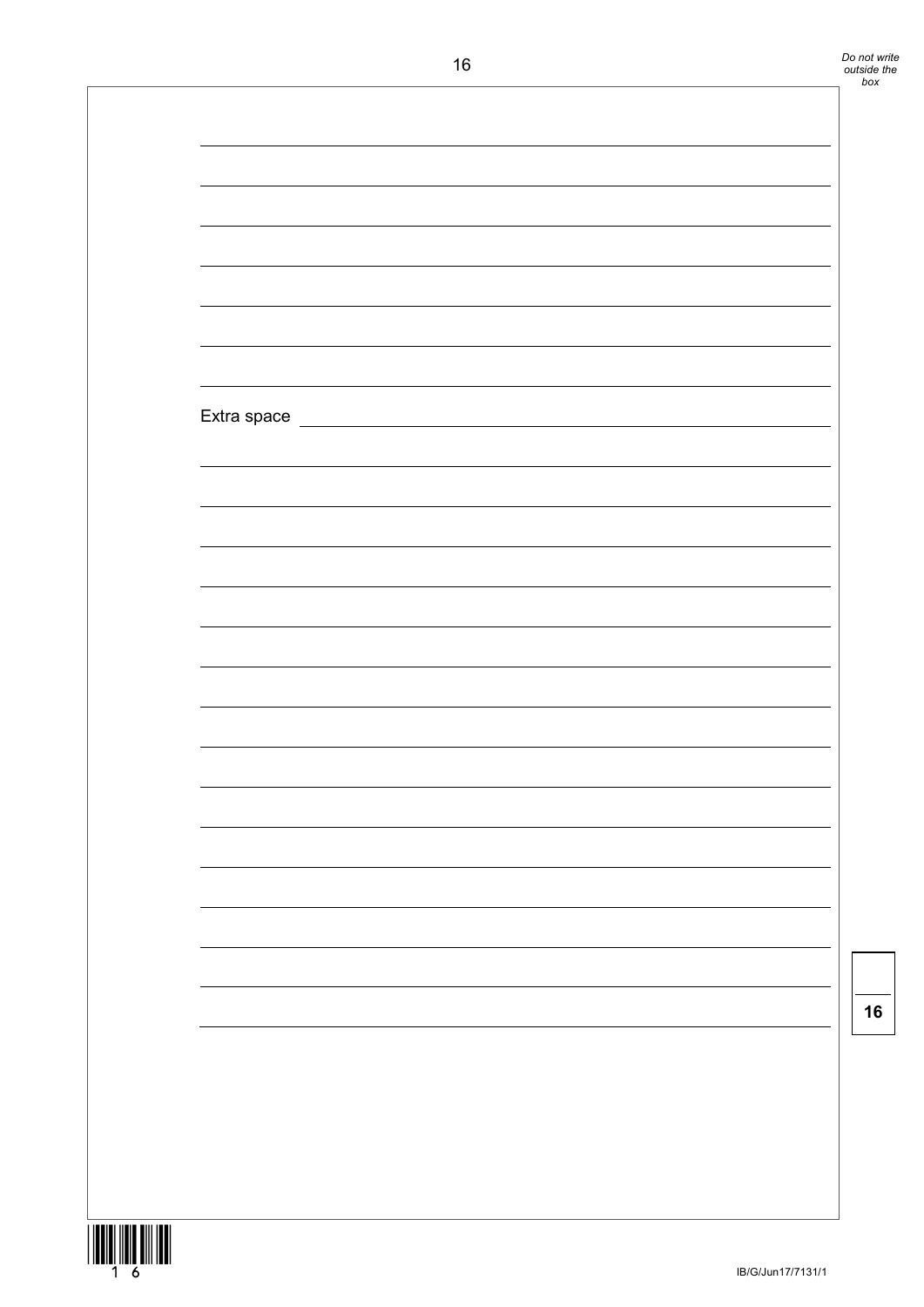![](_page_16_Figure_0.jpeg)

*Do not write*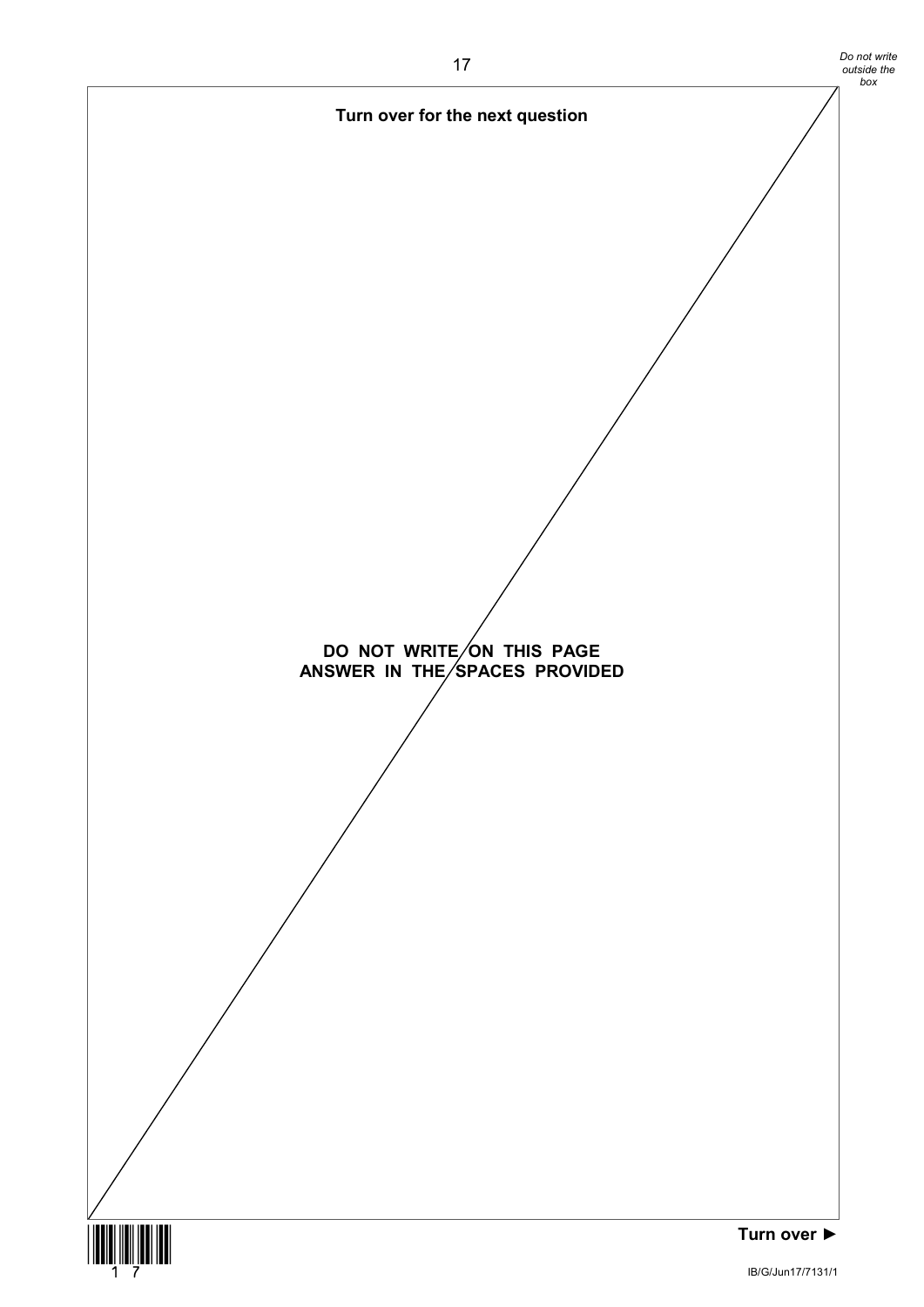#### **Richer Sounds**

Richer Sounds is a highly successful hi-fi, home cinema and TV retail specialist based in the UK. It sells through its 53 stores and online. It has won several awards for its high level of sales and for its levels of customer service. Its sales are influenced by the external environment; for example, demand is said to be income elastic. Trading conditions have been difficult in recent years as consumers have been uncertain about their jobs and incomes. The increased use of digital technology in marketing and its impact on the way customers search for information and shop is a serious threat to Richer Sounds' growth. It faces competition from rivals such as Amazon and Argos who offer a much wider range of products and are investing heavily in their online operations.

Richer Sounds' mission is 'Experience Better'. Staff aim to beat its competitors by providing customers with superior:

- knowledge and expertise
- products and pricing
- customer service.

**1 6**

The company recruits employees based on their natural friendliness and their passion for its products. Staff are trained regularly to keep them up to date with new products. The company is committed to providing employees with secure, well-paid jobs and a stimulating working environment. Employees receive an excellent salary, good career opportunities and a number of additional benefits linked to customer satisfaction such as free massages and facials. The company's suggestion scheme offers a cash bonus of at least £5 for each idea and incentives for the best ones. It has been remarkably successful, producing on average 20 suggestions a year from each employee.

Richer Sounds has a low price strategy. If a customer finds any product cheaper elsewhere for up to seven days after purchase, Richer Sounds will charge £100 less. To enable it to pursue this approach Richer Sounds deliberately chooses 'out of the way' locations for its shops; this means its rents are lower than its competitors. It has spent nearly 40 years building relationships with suppliers, meaning it can negotiate lower prices and pass these savings on to customers.

![](_page_17_Picture_9.jpeg)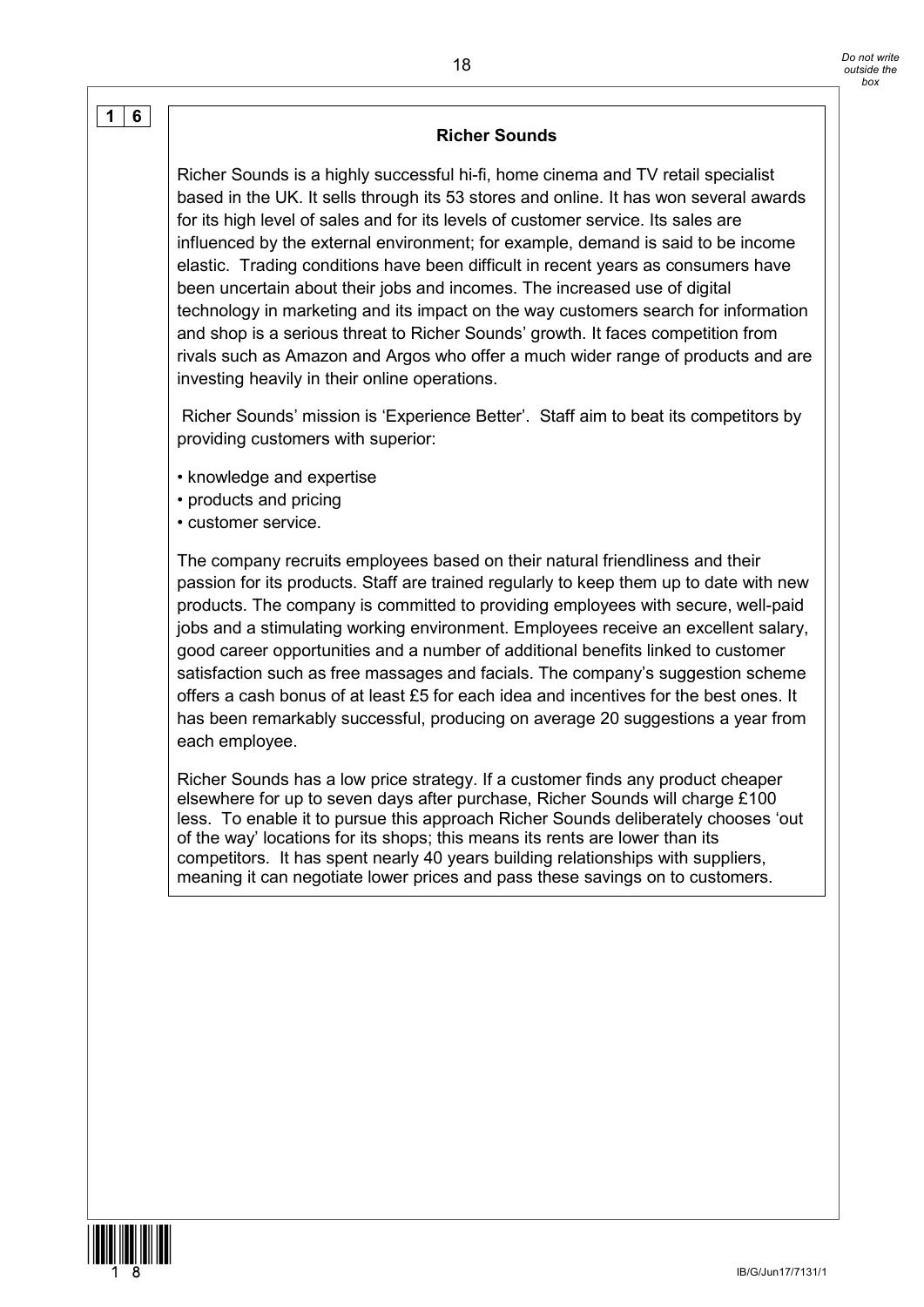| $6$ . $1$<br>$\mathbf 1$ | Analyse why the Richer Sounds approach to managing its human resources is<br>successful in motivating its employees. You should support your answer with |           |  |
|--------------------------|----------------------------------------------------------------------------------------------------------------------------------------------------------|-----------|--|
|                          | reference to Herzberg's hygiene and motivator factors.                                                                                                   | [9 marks] |  |
|                          |                                                                                                                                                          |           |  |
|                          |                                                                                                                                                          |           |  |
|                          |                                                                                                                                                          |           |  |
|                          |                                                                                                                                                          |           |  |
|                          |                                                                                                                                                          |           |  |
|                          |                                                                                                                                                          |           |  |
|                          |                                                                                                                                                          |           |  |
|                          |                                                                                                                                                          |           |  |
|                          |                                                                                                                                                          |           |  |
|                          |                                                                                                                                                          |           |  |
|                          |                                                                                                                                                          |           |  |
|                          |                                                                                                                                                          |           |  |
|                          |                                                                                                                                                          |           |  |
|                          |                                                                                                                                                          |           |  |
|                          |                                                                                                                                                          |           |  |
|                          | Extra space <u>example and the set of the set of the set of the set of the set of the set of the set of the set o</u>                                    |           |  |
|                          |                                                                                                                                                          |           |  |
|                          |                                                                                                                                                          |           |  |
|                          |                                                                                                                                                          |           |  |
|                          |                                                                                                                                                          |           |  |
|                          |                                                                                                                                                          |           |  |
|                          |                                                                                                                                                          |           |  |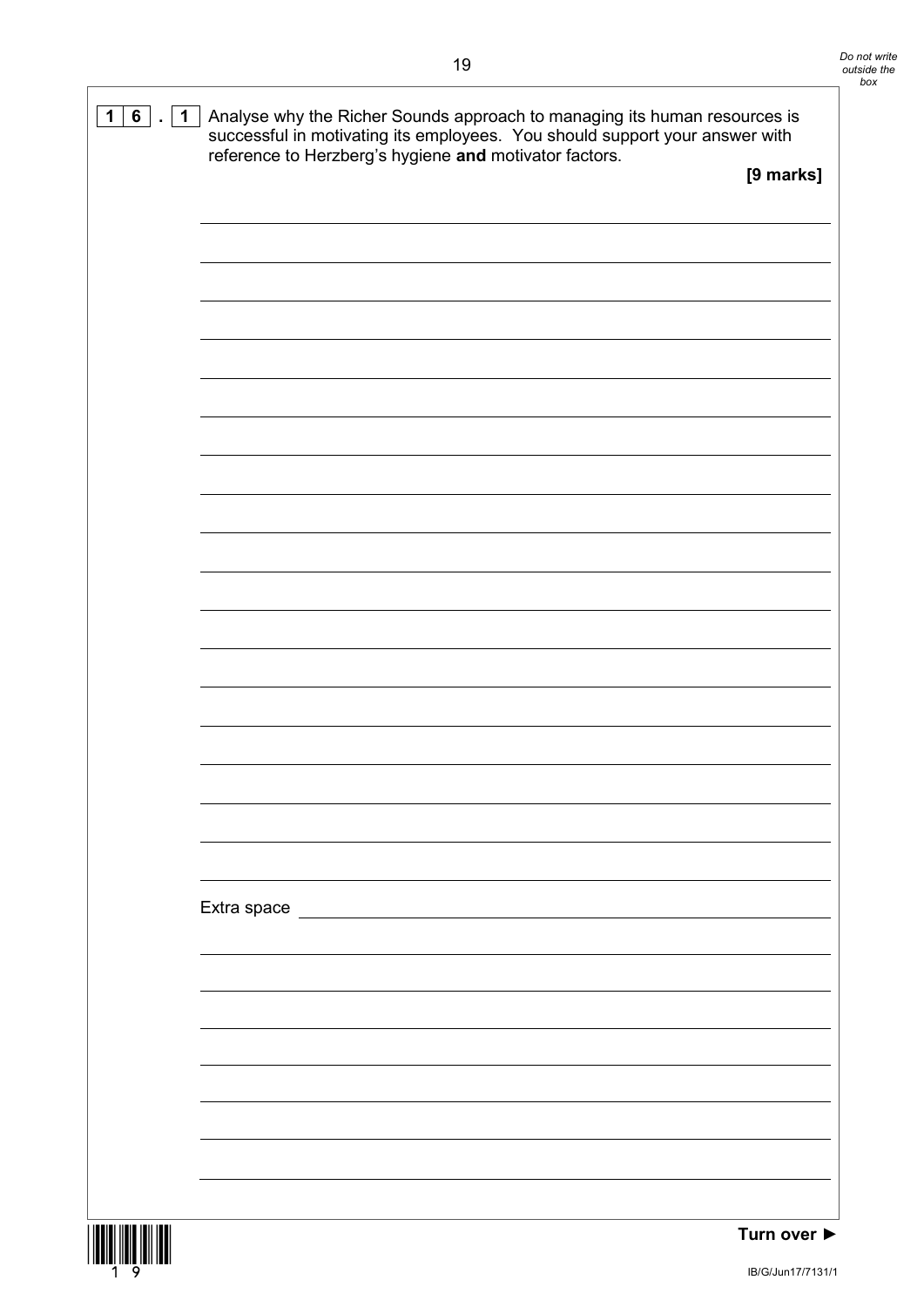| $1 6 $ . $2 $ | To what extent do you think the level of demand for Richer Sounds' products is determined by its external environment? Justify your view.<br>[16 marks] |
|---------------|---------------------------------------------------------------------------------------------------------------------------------------------------------|
|               |                                                                                                                                                         |
|               |                                                                                                                                                         |
|               |                                                                                                                                                         |
|               |                                                                                                                                                         |
|               |                                                                                                                                                         |
|               |                                                                                                                                                         |
|               |                                                                                                                                                         |
|               |                                                                                                                                                         |
|               |                                                                                                                                                         |
|               |                                                                                                                                                         |
|               |                                                                                                                                                         |
|               |                                                                                                                                                         |

*Do not write outside the box*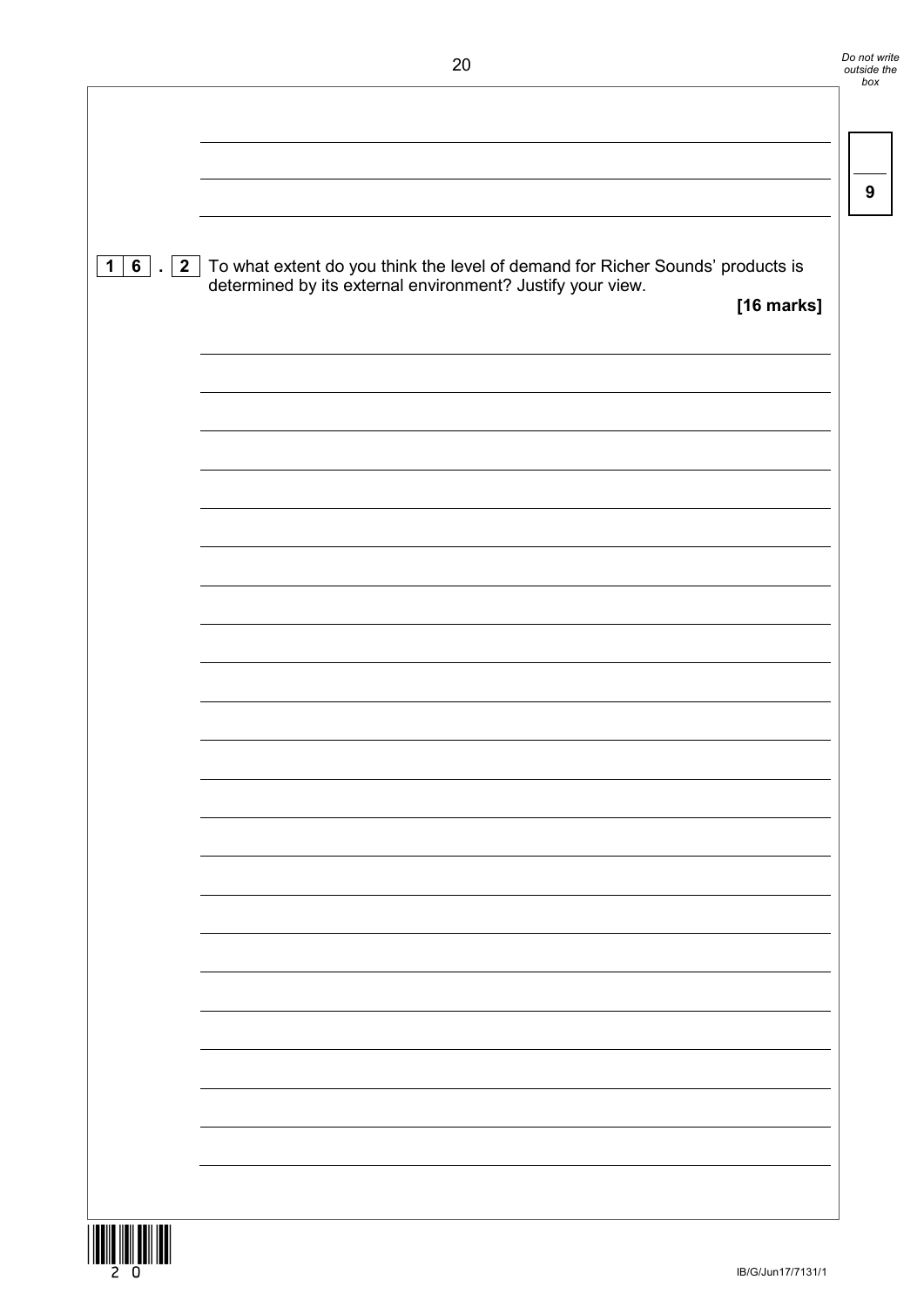| 21 |                                                                                                                                                                                                                                     |  |
|----|-------------------------------------------------------------------------------------------------------------------------------------------------------------------------------------------------------------------------------------|--|
|    |                                                                                                                                                                                                                                     |  |
|    |                                                                                                                                                                                                                                     |  |
|    |                                                                                                                                                                                                                                     |  |
|    |                                                                                                                                                                                                                                     |  |
|    |                                                                                                                                                                                                                                     |  |
|    |                                                                                                                                                                                                                                     |  |
|    |                                                                                                                                                                                                                                     |  |
|    |                                                                                                                                                                                                                                     |  |
|    |                                                                                                                                                                                                                                     |  |
|    |                                                                                                                                                                                                                                     |  |
|    |                                                                                                                                                                                                                                     |  |
|    |                                                                                                                                                                                                                                     |  |
|    |                                                                                                                                                                                                                                     |  |
|    |                                                                                                                                                                                                                                     |  |
|    |                                                                                                                                                                                                                                     |  |
|    |                                                                                                                                                                                                                                     |  |
|    |                                                                                                                                                                                                                                     |  |
|    |                                                                                                                                                                                                                                     |  |
|    |                                                                                                                                                                                                                                     |  |
|    |                                                                                                                                                                                                                                     |  |
|    | Extra space <u>extra space</u> and the set of the set of the set of the set of the set of the set of the set of the set of the set of the set of the set of the set of the set of the set of the set of the set of the set of the s |  |
|    |                                                                                                                                                                                                                                     |  |
|    | <u> 1989 - Johann Stoff, fransk politik (f. 1989)</u>                                                                                                                                                                               |  |
|    | <u> 1989 - Johann Stoff, amerikansk politiker (d. 1989)</u>                                                                                                                                                                         |  |
|    | ,我们也不会有什么。""我们的人,我们也不会有什么?""我们的人,我们也不会有什么?""我们的人,我们也不会有什么?""我们的人,我们也不会有什么?""我们的人                                                                                                                                                    |  |
|    | ,我们也不会有什么。""我们的人,我们也不会有什么?""我们的人,我们也不会有什么?""我们的人,我们也不会有什么?""我们的人,我们也不会有什么?""我们的人                                                                                                                                                    |  |
|    |                                                                                                                                                                                                                                     |  |
|    |                                                                                                                                                                                                                                     |  |
|    |                                                                                                                                                                                                                                     |  |
|    |                                                                                                                                                                                                                                     |  |
|    |                                                                                                                                                                                                                                     |  |
|    |                                                                                                                                                                                                                                     |  |
|    |                                                                                                                                                                                                                                     |  |
|    |                                                                                                                                                                                                                                     |  |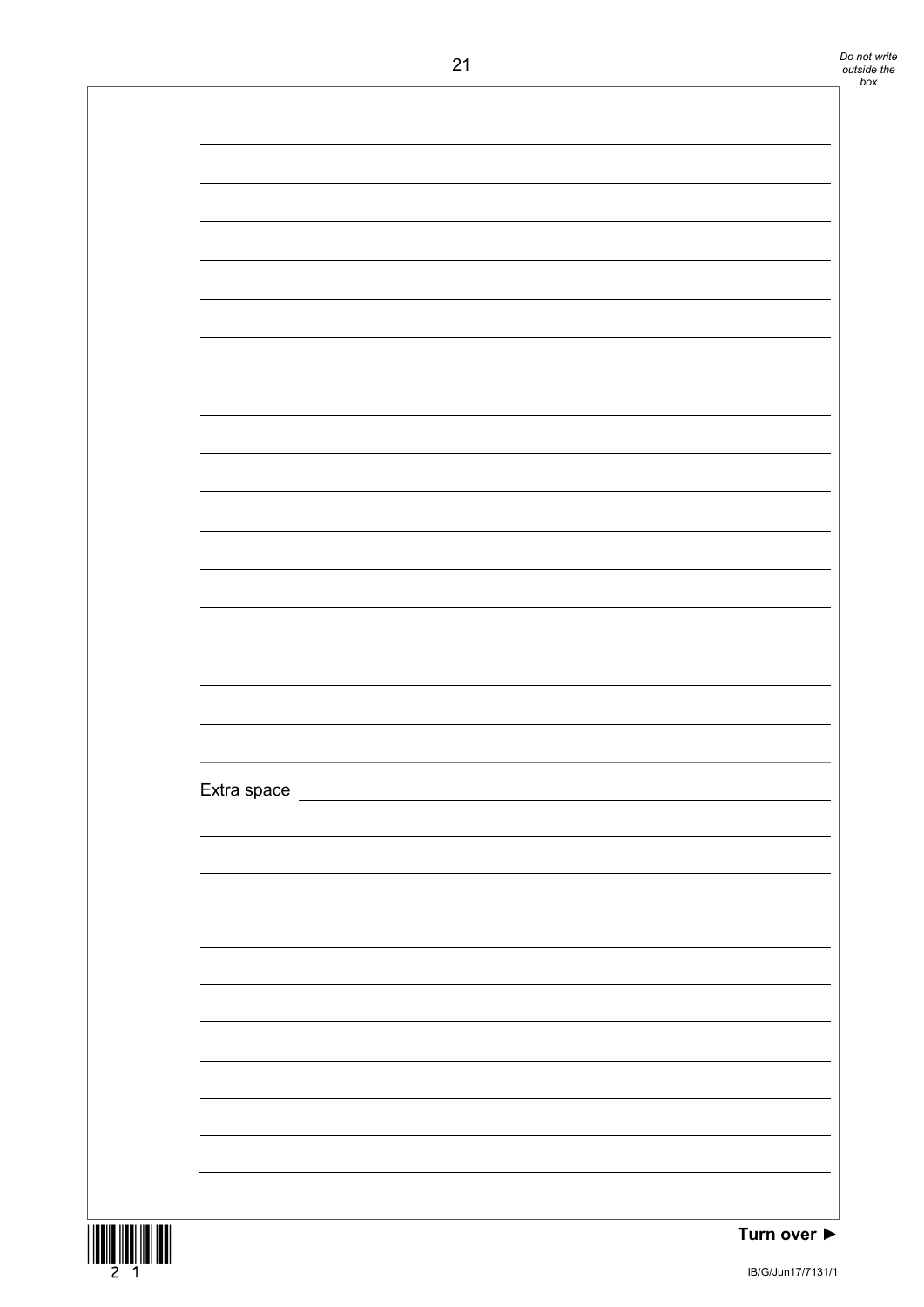![](_page_21_Figure_0.jpeg)

![](_page_21_Picture_1.jpeg)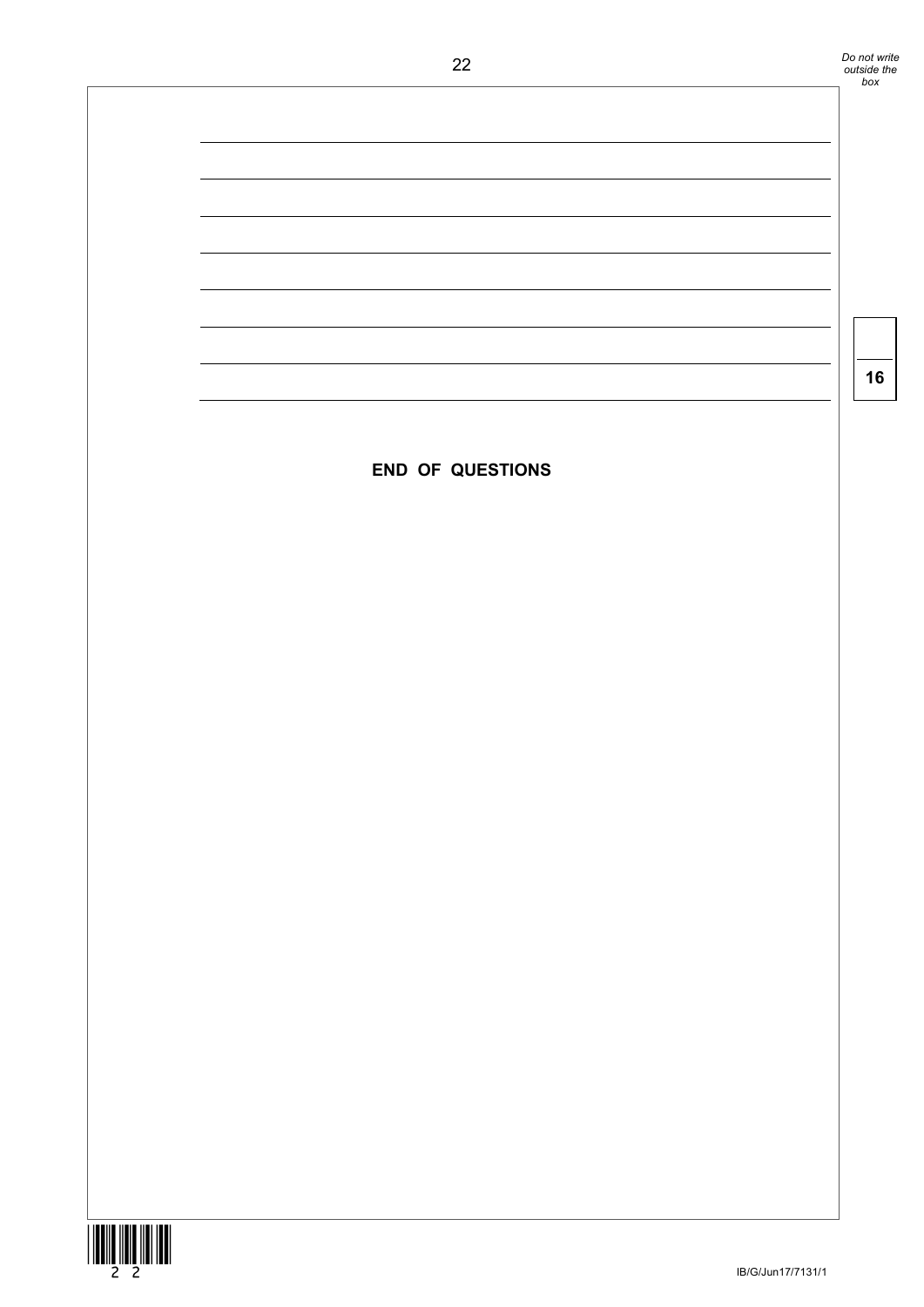![](_page_22_Figure_1.jpeg)